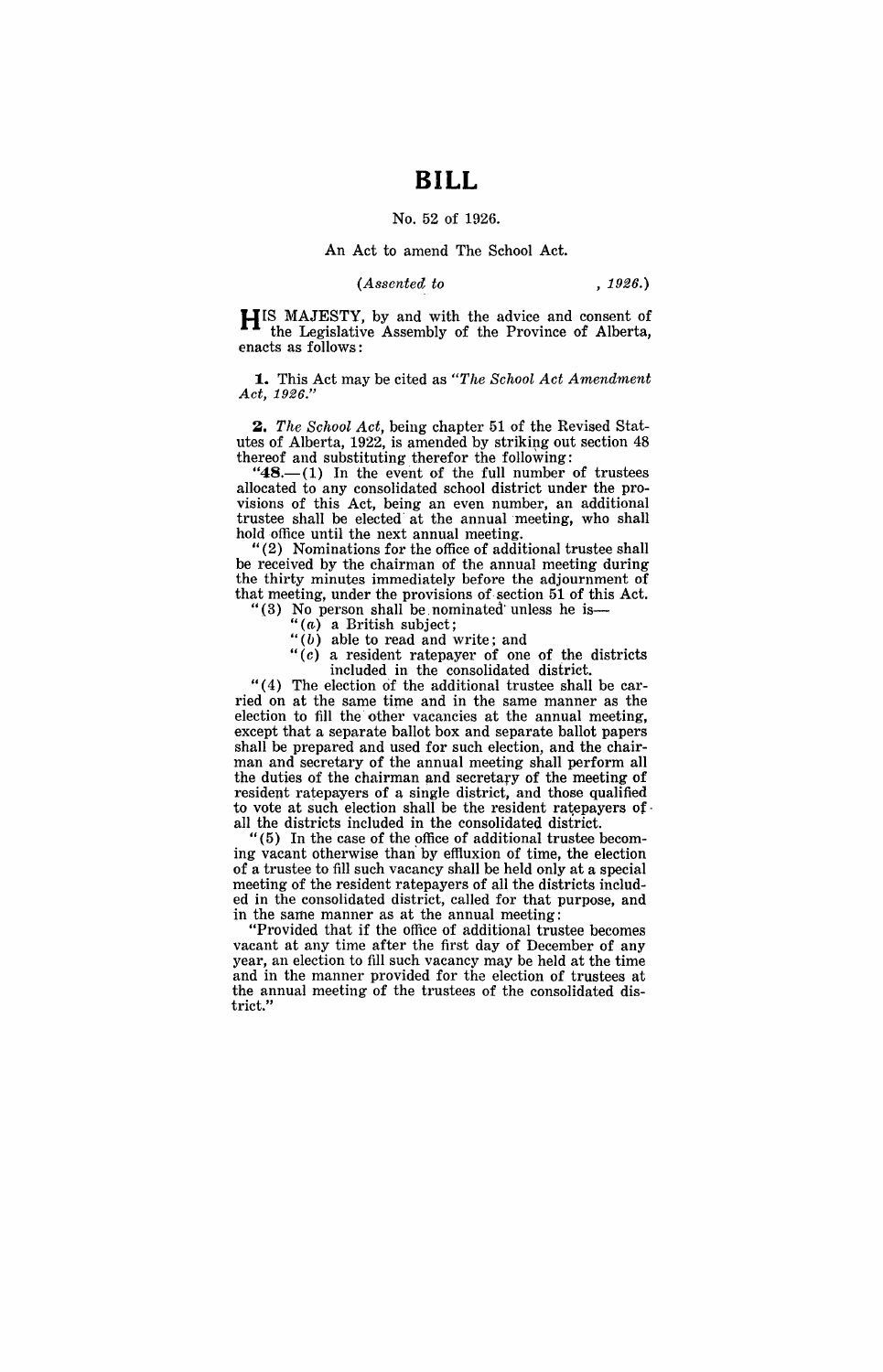3. Section 50 of the said Act is amended as to subsection (2) thereof by striking out the words "three hours" where they occur in the eighth line, and· substituting therefor the words "two hours."

4. Section 183 of the said Act is amended-

(a) as to subsection (1) thereof by adding thereto the following proviso:

"Provided that the board of any district may declare Ash Wednesday, the birthday or the day fixed by proclamation for the celebration of the birthday of the reigning sovereign, Labor Day and any other day appointed by proclamation a public holiday for the planting of forest or any other trees, commonly known as Arbor Day, or any of them, to be holidays or a holiday, and no such day shall be a holiday within the meaning of this Act unless the Board has made a declaration to that effect, with regard thereto"; and

(b) by striking out subsection (2) thereof.

5. Section 197 of the said Act is hereby struck out and the following substituted therefor:

197. $-(1)$  There shall be constituted a board to be known as the Board of Reference, to serve as a board of conciliation or as a board of arbitration, as the case may be; and the said board shall consist of three members to be appointed by the Lieutenant Governor in Council, one member to represent the school trustees of the Province, one to represent the school teachers of the Province, and a third member who shall be neither trustee nor teacher, and who shall act as chairman of the board.

 $I(2)$  When any dispute or disagreement arises between a school board and its teacher or teachers, either party to the dispute or disagreement may make application to the Minister to refer such dispute to the Board of Reference.

"(3) All such applications to the Minister shall be accompanied by a full and complete statement of the nature of the complaint or dispute, verified by a statutory declaration on the part of the party or parties making the said application.

 $''(4)$  Upon receipt of such application the Minister shall refer the dispute or disagreement in question to the Board of Reference, which shall institute such investigations as . may seem to be warranted and necessary, and shall deliver a report of its findings to the Minister, who shall transmit a copy of the same to the several parties to the dispute or disagreement.

" (5) The Board of Reference shall have power also to act as a board of arbitration, upon the request of both parties to any dispute between any board of trustees and its teacher or teachers, and when so acting the Board of Reference may, for the 'purpose of procuring the attendance of any person as a witness at such arbitration, serve such per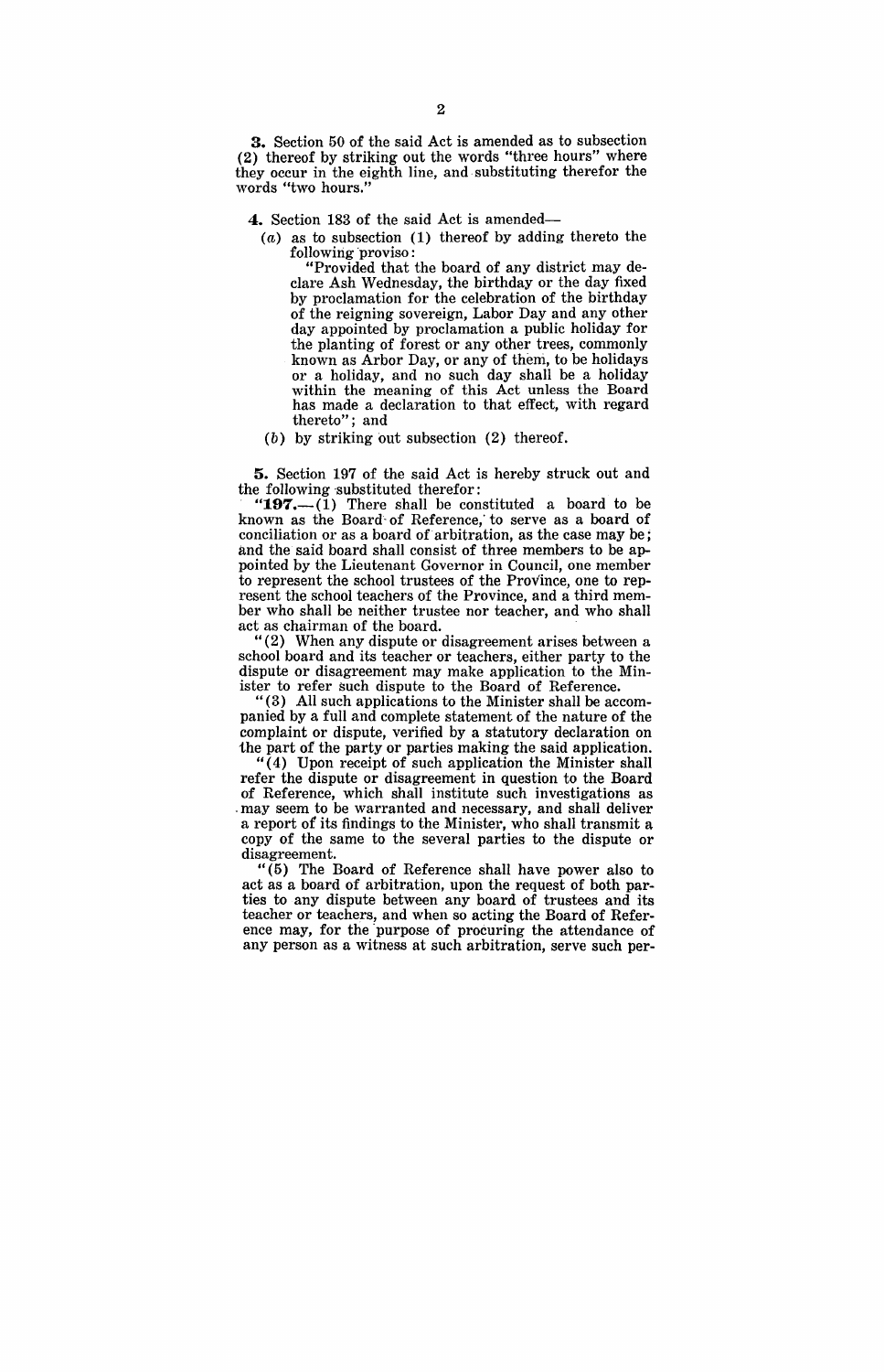son with a notice requiring him to attend thereon, which notice shall be served in the same way and have the same effect as a notice requiring the attendance of a witness and the production by him of documents at the hearing or trial of an action, but no such person shall be compelled under any such notice to produce any document which he could not be compelled to produce on the trial of an action, and the award of the board in such cases shall be binding upon both parties and have the same force and effect as an award made under *The Arbitration Act.* 

" ( 6) The Board of Reference shall have power also to deal with such other matters as may be referred to it from time to time, by the Lieutenant Governor in Council.

" (7) The members of the Board of Reference shall receive such remuneration as the Lieutenant Governor in Council may, from time to time, determine."

**6.** Section 202 of the said Act is amended by striking out paragraph (n) thereof.

**7.** Section *202a* is added to the said Act immediately after section 202, as follows:

"202a. Every teacher shall have power to suspend from school any pupil guilty of truancy, open opposition to authority, habitual neglect of duty, the use of profane or improper language, or other conduct injurious to the moral tone or well-being of the school and the teacher shall forthwith report in writing the facts of such suspension to the Board, which may take such action with regard thereto as it may deem necessary."

8. This Act shall come into force on..................